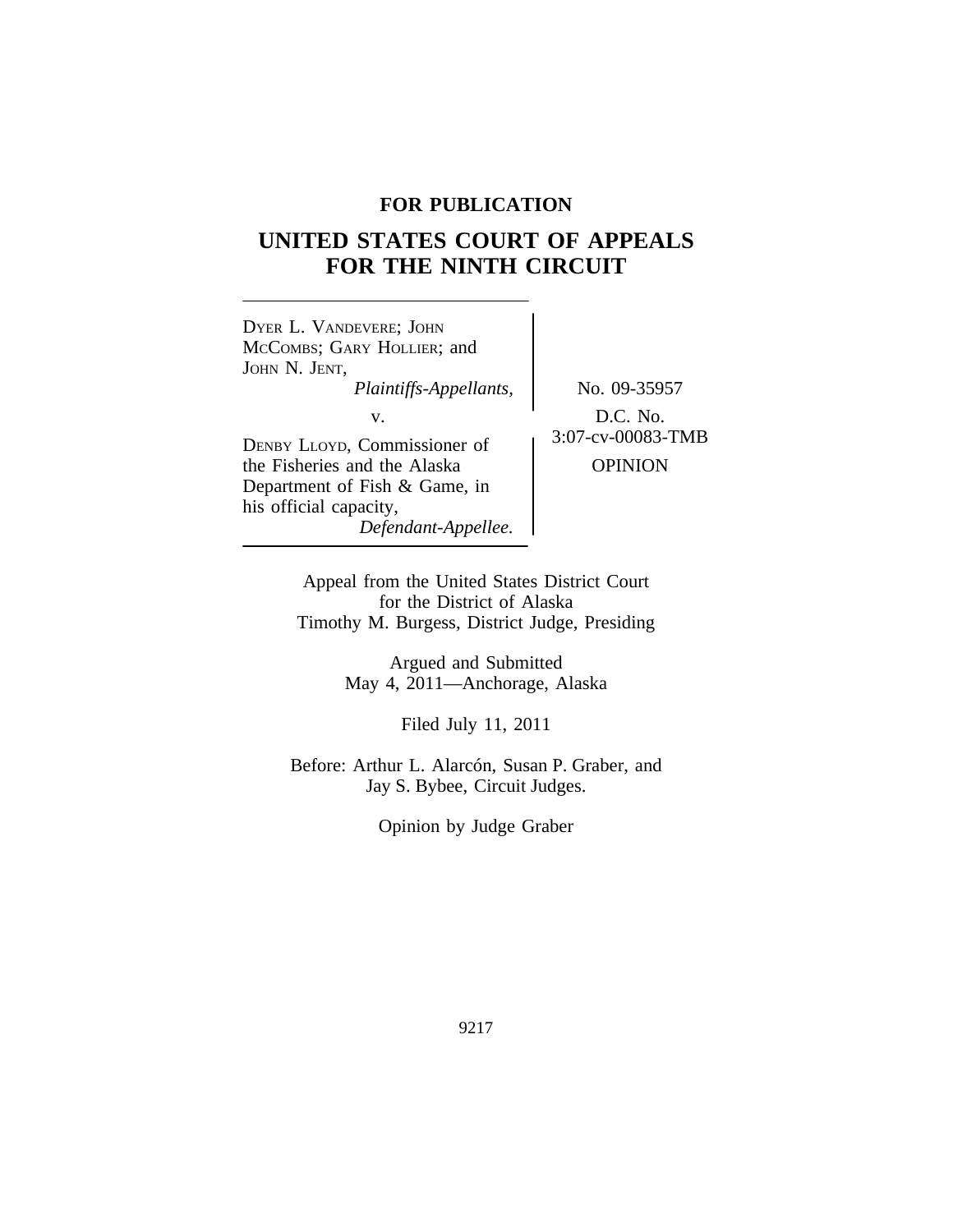## **COUNSEL**

Arthur S. Robinson, Robinson & Associates, Soldotna, Alaska, for the plaintiffs-appellants.

Lance B. Nelson, Senior Assistant Attorney General, Natural Resources Section, Anchorage, Alaska, for the defendantappellee.

## **OPINION**

GRABER, Circuit Judge:

Plaintiffs Dyer L. Vandevere, John McCombs, Gary Hollier, and John Jent fish commercially for salmon in the waters of Alaska's Upper Cook Inlet. State-issued entry permits and shore fishery leases allow them to fish there. After Alaska promulgated regulations that shorten the fishing year and limit the number of salmon that commercial fishers may harvest, Plaintiffs brought this action against Defendant Denby Lloyd, who is the Commissioner of the Fisheries for the State of Alaska (the "Commissioner of the Fisheries"), asking the district court to declare those regulations unconstitutional as a taking of property without just compensation and as a violation of Plaintiffs' due process rights. The district court granted summary judgment in favor of the Commissioner of the Fisheries. On de novo review, *Ward v. Ryan*, 623 F.3d 807, 810 (9th Cir. 2010), we affirm.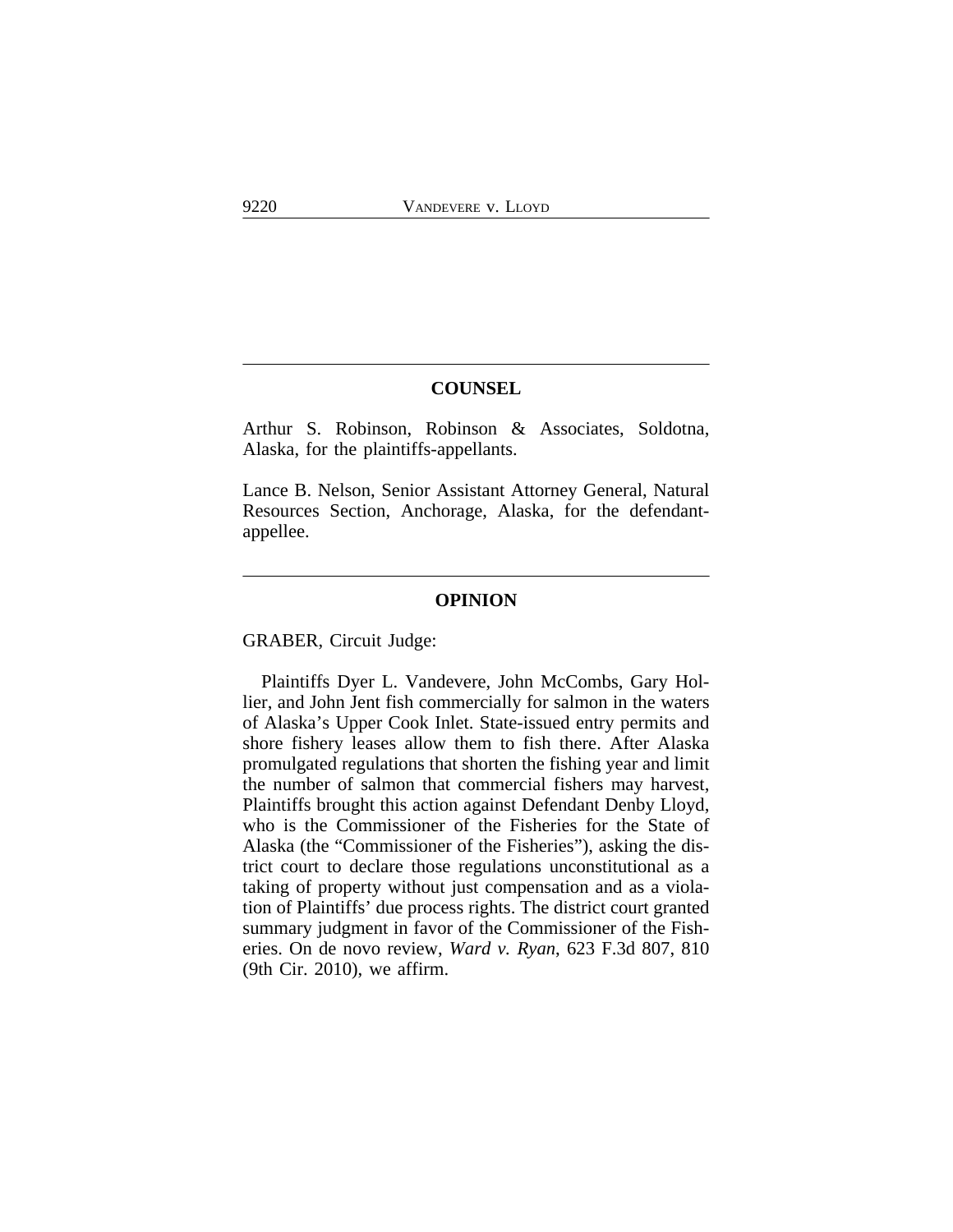| VANDEVERE V. LLOYD | 9221 |
|--------------------|------|
|--------------------|------|

#### I. OVERVIEW OF ALASKA'S FISHING LAWS

The Alaska Constitution prohibits the state from creating an "exclusive right or special privilege of fishery . . . in the natural waters of the State." Alaska Const. art. VIII, § 15. But it allows Alaska to "limit entry into any fishery for purposes of resource conservation, to prevent economic distress among fishermen and those dependent upon them for a livelihood and to promote the efficient development of aquaculture in the State." *Id.* The state legislature has the authority to decide how Alaska's resources should be utilized, developed, and conserved. *Id.* § 2.

By enacting Alaska Statutes section 16.05.221, the legislature delegated that authority to a seven-member Board of Fisheries (the "Board"). The Board may "adopt regulations . . . establishing restricted seasons and areas necessary for . . . setting quotas, bag limits, harvest levels, and sex and size limitations on the taking of fish." *Id.* § 16.05.251(a)(2), (3). Likewise, the Board may regulate "commercial . . . fishing as needed for the conservation, development, and utilization of fisheries." *Id.* § 16.05.251(a)(12). The regulations must "provide a fair and reasonable opportunity for the taking of fishery resources by personal use, sport, and commercial fishermen." *Id.* § 16.05.251(d).

When allocating the state's fishery resources among personal, sport, and commercial uses, the Board must consider seven specified criteria. *Id.* § 16.05.251(e). They include the historical uses of each fishery and the importance of each fishery both to the economy and to family or personal consumption. *Id.* If a particular stock of fish cannot sustainably support both traditional subsistence fishing and other consumptive uses, such as commercial take, the Board must adopt regulations "that eliminate other consumptive uses in order to provide a reasonable opportunity for subsistence uses." *Id.* § 16.05.258(b)(3)(B).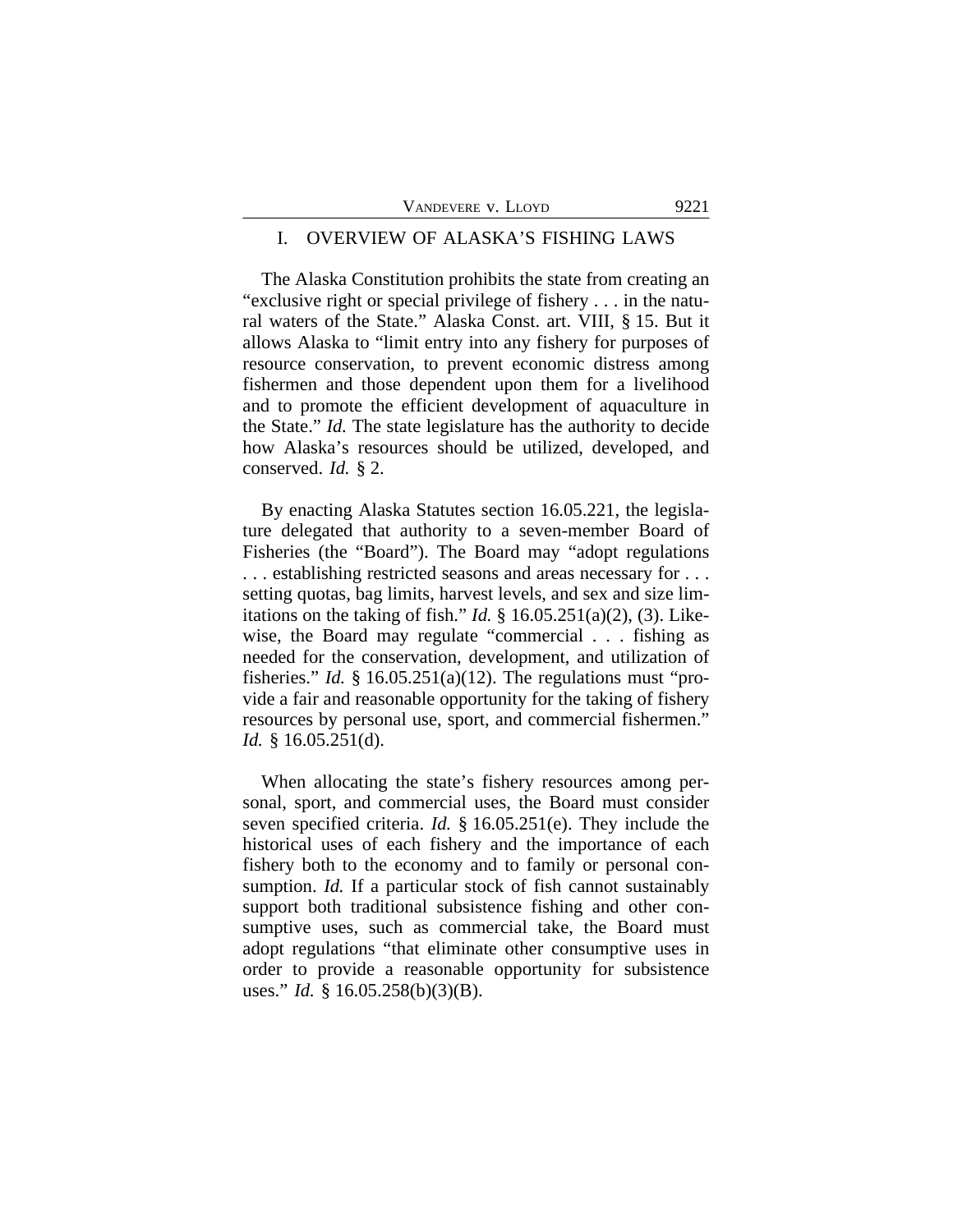The Alaska Administrative Code provides guidelines that the Board must follow when adopting regulations. At least twice each year, the Board must solicit proposals to change its regulations. Alaska Admin. Code tit. 5, § 96.625(b). The Board must make available to the public the proposals that it receives, and it must hold public meetings to gather local comments on proposed changes. *Id.* § 96.625(c). The Board then must vote in public session whether to adopt each proposed change. *Id.*

To control commercial fishing further, the legislature created a three-member Alaska Commercial Fisheries Entry Commission (the "Commission"). The Commission regulates entry into commercial fisheries<sup>1</sup> for all fishery resources in Alaska. Alaska Stat. §  $16.43.100(a)(1)$ . In doing so, the Commission establishes qualifications for the issuance of entry permits, *id.* § 16.43.100(a)(6); sets the number of entry permits for each area, *id.* § 16.43.100(a)(9); and provides for the transfer and re-issuance of entry permits to qualified transferees, *id.* § 16.43.100(a)(11). In general, no one may fish commercially in Alaska without a valid entry permit. *Id.*  $§ 16.43.140(a).$ 

Once issued an entry permit, a commercial fisher must renew it annually. *Id.* § 16.43.150(c). If he or she neglects to do so for two consecutive years, the fisher generally forfeits the permit to the Commission. *Id.* § 16.43.150(d). The statute provides that "*[a]n entry permit constitutes a use privilege that may be modified or revoked by the legislature without compensation*." *Id.* § 16.43.150(e) (emphasis added). Nevertheless, a holder of a transferable entry permit**<sup>2</sup>** may, subject to approval by the Commission, transfer the permit to another

**<sup>1</sup>**For purposes of the Commission's activities, "fishery" means "the commercial taking of a specific fishery resource in a specific administrative area with a specific type of gear." Alaska Stat. § 16.43.990(4).

**<sup>2</sup>**The Commission may issue both transferable and non-transferable permits. Alaska Stat. § 16.43.150(i).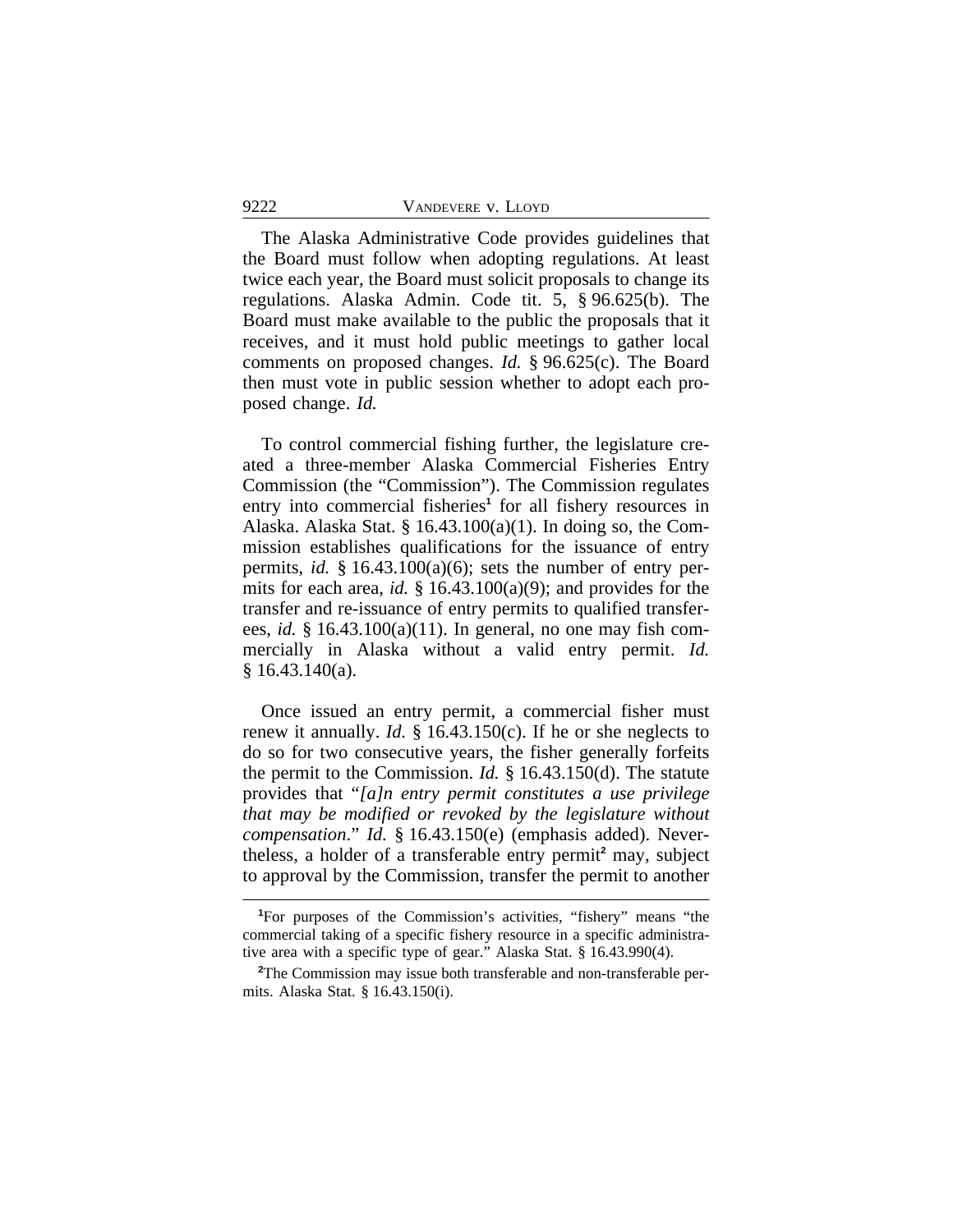fisher. *Id.* § 16.43.170(b). A transferable permit also passes by right of survivorship upon the death of the permit holder. *Id.* § 16.43.150(h). But as to *all* entry permits, holders remain "subject to all regulations adopted by the Board of Fisheries." *Id.* § 16.43.950.

When the biological condition of a fishery or long-term market conditions make it appropriate, the Commission may decrease the optimum number of entry permits for the affected fishery. Alaska Stat. § 16.43.300. If the number of entry permits previously issued exceeds the revised optimum number of permits, the Commission must institute a buy-back program to purchase transferable entry permits, using money set aside in a buy-back fund established for each affected fishery. *Id.* §§ 16.43.310-.320. The program must cease as soon as the number of outstanding entry permits equals the new optimum number. *Id.* § 16.43.320.

After obtaining a valid entry permit, a commercial fisher may also buy a lease of tidal or submerged land in the fishery in which the permit allows him or her to fish. *Id.* § 38.05.082(a). The term of such a lease may not exceed 10 years. *Id.* § 38.05.082(c). Such a lease allows the fisher to use shore gill nets or set gill nets to take fish, as well as to exclude other commercial fishers from the leased land. *Id.* § 38.05.082(a). Only the Director of the Division of Lands of the Department of Natural Resources may grant such a lease, and may do so only with the approval of the Commissioner of the Department of Natural Resources. *Id.*

A fisher who holds a lease must use the leased area personally and must use it only for fishing. *Id.* § 38.05.082(c). For example, the leaseholder may not erect any permanent structure. Alaska Admin. Code tit. 11, § 64.060. With the Director's approval, a leaseholder may sublease or assign some or all of the leased land. Alaska Stat. § 38.05.095(a). But the legislature provided further that "*[t]he lease of submerged land*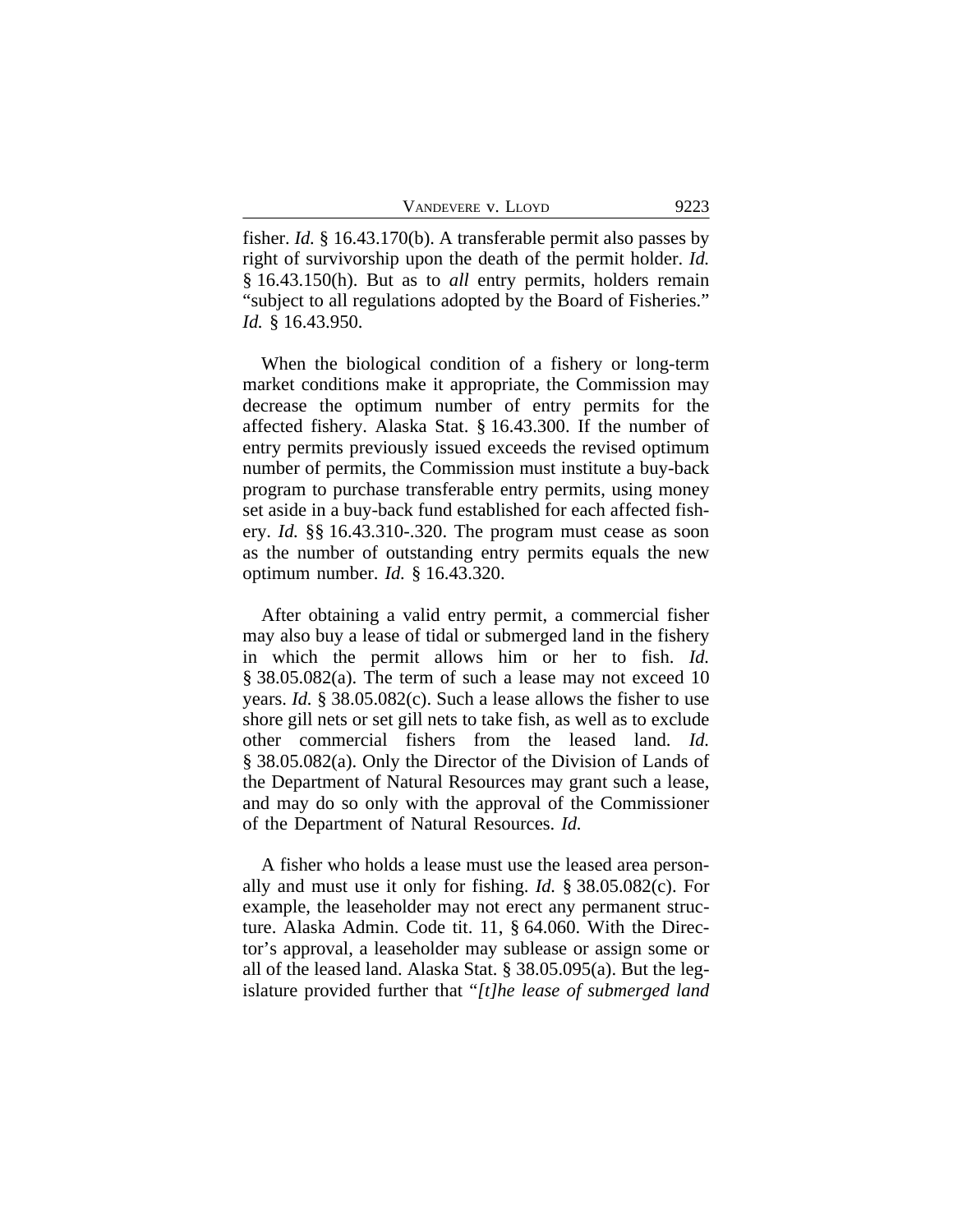*conveys no interest in the water above the land or in the fish in the water*." *Id.* § 38.05.082(e) (emphasis added).

## II. PROCEEDINGS BELOW

Plaintiffs hold entry permits to fish in the Cook Inlet, which is located off the south-central coast of Alaska. Plaintiffs Vandevere and McCombs hold permits to use drift gill nets to catch salmon, which they then sell in the international seafood market. Plaintiffs Hollier and Jent have permits to use set gill nets and to fish for salmon; these plaintiffs also hold leases to submerged lands in the Cook Inlet, where they place the set gill nets.

Plaintiffs sued the Commissioner of the Fisheries in May 2007, seeking declaratory and injunctive relief. They challenge several sets of regulations, promulgated by the Board, that changed the way it allocated salmon in the Upper Cook Inlet.

The events that give rise to Plaintiffs' claims began in 1978, when the Board instituted the Upper Cook Inlet Salmon Management Plan (the "Plan"). The Plan allocated salmon in that location among the region's commercial gill net fishers and recreational in-river fishers in the Kenai, Kasilof, and Susitna Rivers. Alaska Admin. Code tit. 5, § 21.363 (1978). The Plan largely favored commercial fishers over their recreational counterparts. As a result of the Plan's provisions, set net salmon fishers could fish commercially in the Kasilof, Kenai, and East Foreland sections of the Cook Inlet's central district from June 25 to August 15, while drift net fishers could fish throughout the Cook Inlet from June 25 to December 31. Plaintiffs first acquired their permits and leases during that regulatory regime.

Beginning in 1996, the Board began to shift its approach to salmon fishing in the Cook Inlet, placing a greater emphasis on salmon conservation and giving less priority to commercial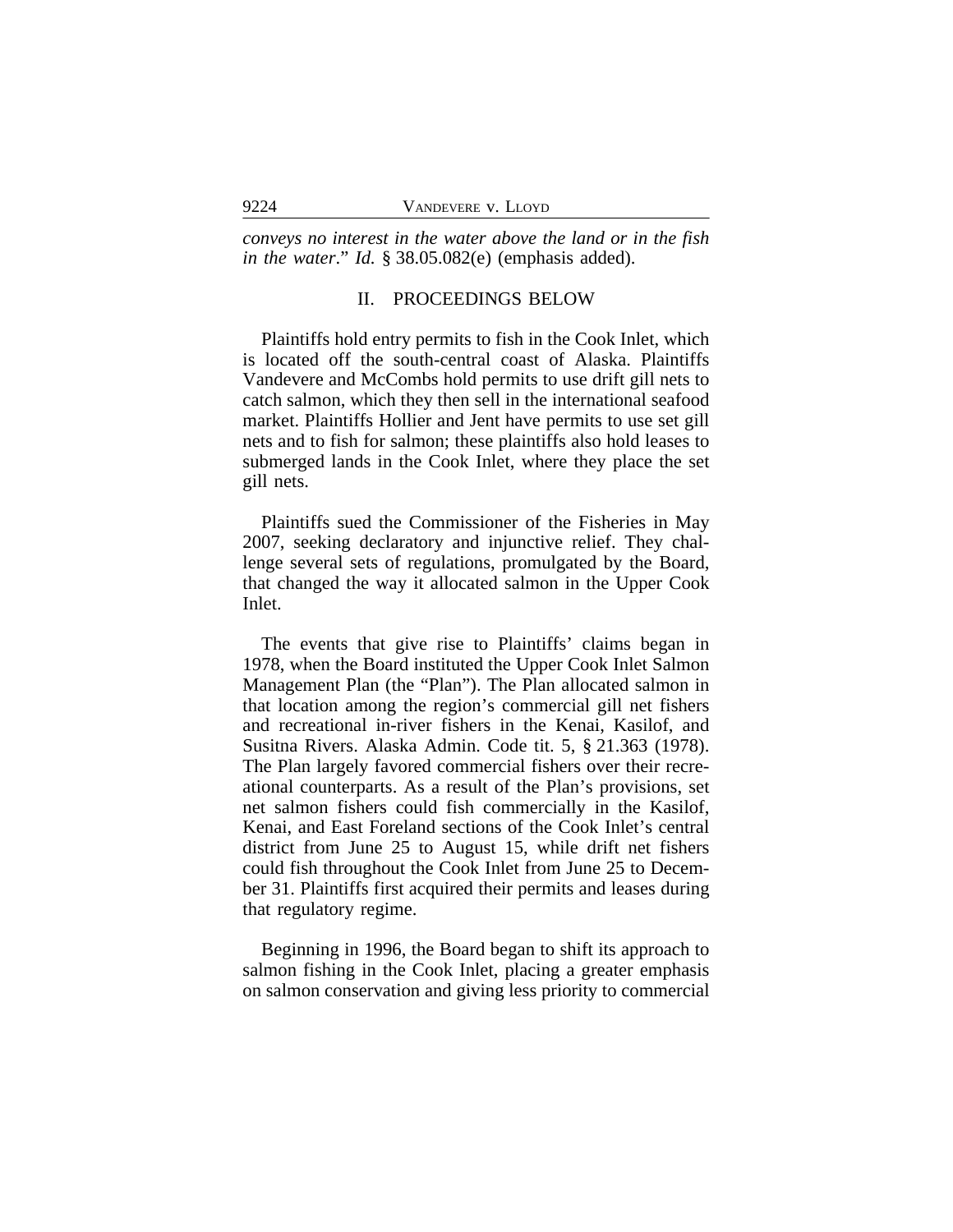fishing. As a result, the length of the drift gill net season was shortened, and the areas in which such fishers could operate was reduced, with the promulgation of the Northern District Coho Salmon Plan, Alaska Admin. Code tit. 5, § 21.358 (1996). The Board advanced the final day of commercial salmon fishing using drift gill nets from December 31 to August 9. At the same time, the Board restricted drift gill net permit holders from operating in certain areas of the Cook Inlet during what otherwise would be priority commercial fishing times.

In 1997 the Board changed the length of the set gill net season as well, when it adopted the Kenai River Coho Salmon Conservation Management Plan, Alaska Admin. Code tit. 5, § 21.357 (1997). Therein, the Board moved the opening date of the set gill net season from June 25 to July 8 and, at the same time, advanced the closing date from August 15 to August 10. The Board further limited the set gill net season in 2002, when it prohibited set gill net salmon fishing for more than one 24-hour period between August 1 and August 7. Alaska Admin. Code tit 5, § 21.357 (2002).

The Board instituted additional restrictions on commercial salmon fishing in 1999, with Alaska Admin. Code tit. 5, §§ 21.357-.360, 21.363 (1999). Those regulations reduced the areas of the Cook Inlet in which salmon fishing could take place, depending on the sizes of the salmon populations, *id.* §§ 21.358-.359, and replaced an earlier regulation that gave priority to commercial take of Cook Inlet salmon stocks with a new regulation emphasizing instead the conservation of the area's salmon population, *id.* § 21.363. "[W]here there are known conservation problems," the amended regulation provided, "the burden of conservation shall, to the extent practicable, be shared among all user groups in close proportion to their respective harvest of the stock of concern." *Id.*

In addition to establishing those general restrictions, in 2002 the Board enacted various restrictions on commercial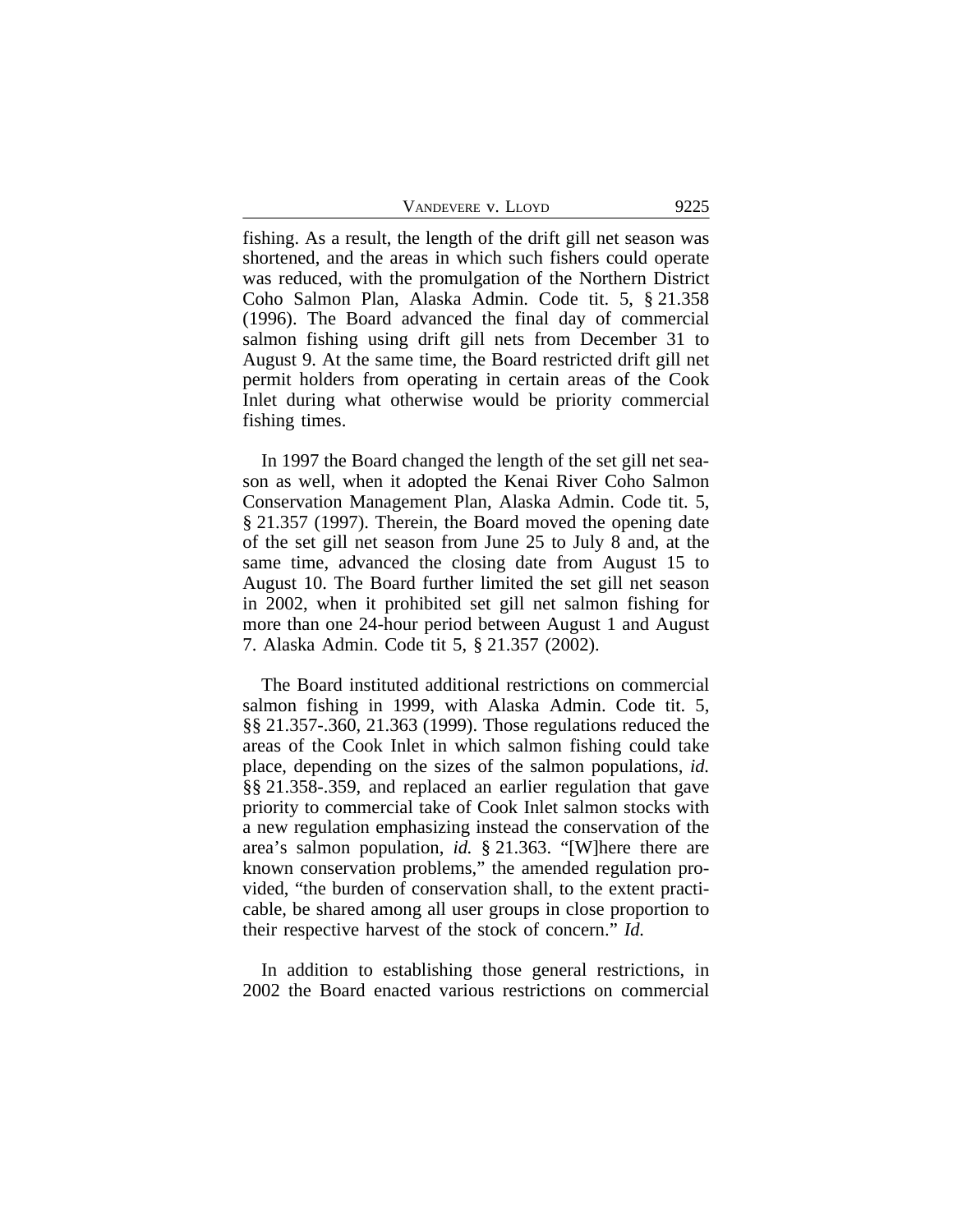fishing for particular kinds of salmon specific to individual regions of the Cook Inlet. The 2002 regulations limited fishing for pink salmon and coho salmon in the Cook Inlet's northern district and in the Kenai River, Alaska Admin. Code tit. 5, § 21.356 (the "Cook Inlet Pink Salmon Management Plan"); king salmon in the Kenai River, *id.* § 21.359 (the "Kenai River Late Run King Salmon Management Plan"); sockeye salmon in the Kenai River, *id.*, § 21.360 (the "Kenai River Late Run Sockeye Salmon Management Plan"); and sockeye salmon in the Kasilof River, *id.* § 21.365 (the "Kasilof River Salmon Management Plan").

Plaintiffs' complaint alleges that the regulatory changes since 1996 have diminished the value of their entry permits and shore leases. Plaintiffs claim that the Fifth Amendment's Takings Clause<sup>3</sup> requires the State of Alaska to provide just compensation equal to the amount by which the Board's recent regulations have reduced the value of their permits and leases. Plaintiffs further assert that the regulations violate their substantive due process rights. They seek a declaratory judgment and an injunction against further enforcement of the challenged regulations.

After awaiting a decision by the Alaska Supreme Court in a nearly identical case, *Vanek v. State*, 193 P.3d 283 (Alaska 2008), the district court in this case granted summary judgment to the Commissioner of the Fisheries. The district court held that, under *Vanek*, Plaintiffs lack a property interest in their entry permits, that they had expressly waived any right to compensation with respect to their shore leases, and that they had not suffered a due process violation. Plaintiffs then brought this timely appeal.

**<sup>3</sup>**The relevant part of the Fifth Amendment provides:

No person shall . . . be deprived of life, liberty, or property, without due process of law; nor shall private property be taken for public use, without just compensation.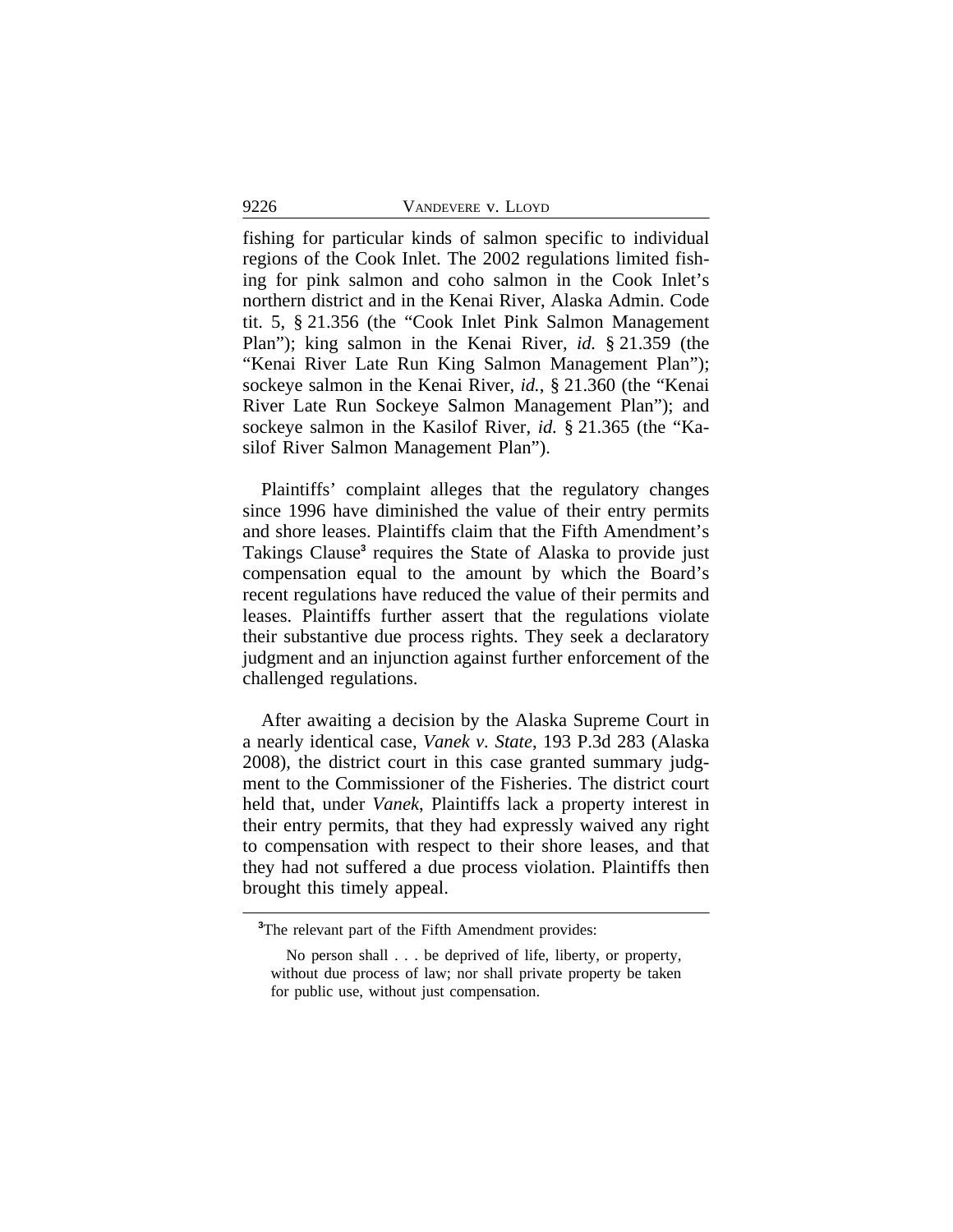#### III. ENTRY PERMITS

We first consider Plaintiffs' claims concerning their entry permits.

#### A. *State law defines Plaintiffs' rights in the entry permits*.

**[1]** The Takings Clause, which is incorporated against the states through the Fourteenth Amendment, *Webb's Fabulous Pharmacies, Inc. v. Beckwith*, 449 U.S. 155, 160 (1980), prevents a state from taking private property for public use without just compensation. *Ward*, 623 F.3d at 810. To establish a violation of the Takings Clause here, Plaintiffs first must show that they have a property interest in their entry permits. *Id.* Only if they have such an interest would we proceed to the second part of the inquiry—whether an expropriation of that interest constitutes a "taking" within the meaning of the Fifth Amendment, for which the state would owe compensation. *Id.*

**[2]** The first question—whether a property right *exists* in the entry permits—is a question of state law. As we explained recently in *Ward*, "[p]roperty interests are not constitutionally created; rather, protected property rights are 'created and their dimensions are defined by existing rules or understandings that stem from an independent source such as state law.' " *Id.* (quoting *Bd. of Regents of State Colls. v. Roth*, 408 U.S. 564, 577 (1972)). In several earlier cases, too, we expressed the principle that we look to state law to determine what property rights exist and therefore are subject to "taking" under the Fifth Amendment. *See, e.g., Richmond Elks Hall Ass'n v. Richmond Redev. Agency*, 561 F.2d 1327, 1330 (9th Cir. 1977); *United States v. Puget Sound Power & Light Co.*, 147 F.2d 953, 954-55 (9th Cir. 1945).

The second question—whether a property right has been *abridged* improperly (taken without just compensation)**<sup>4</sup>** or

**<sup>4</sup>**We pause to observe that any branch of state government could, in theory, effect a taking. *See, e.g., Stop the Beach Renourishment, Inc. v. Fla.*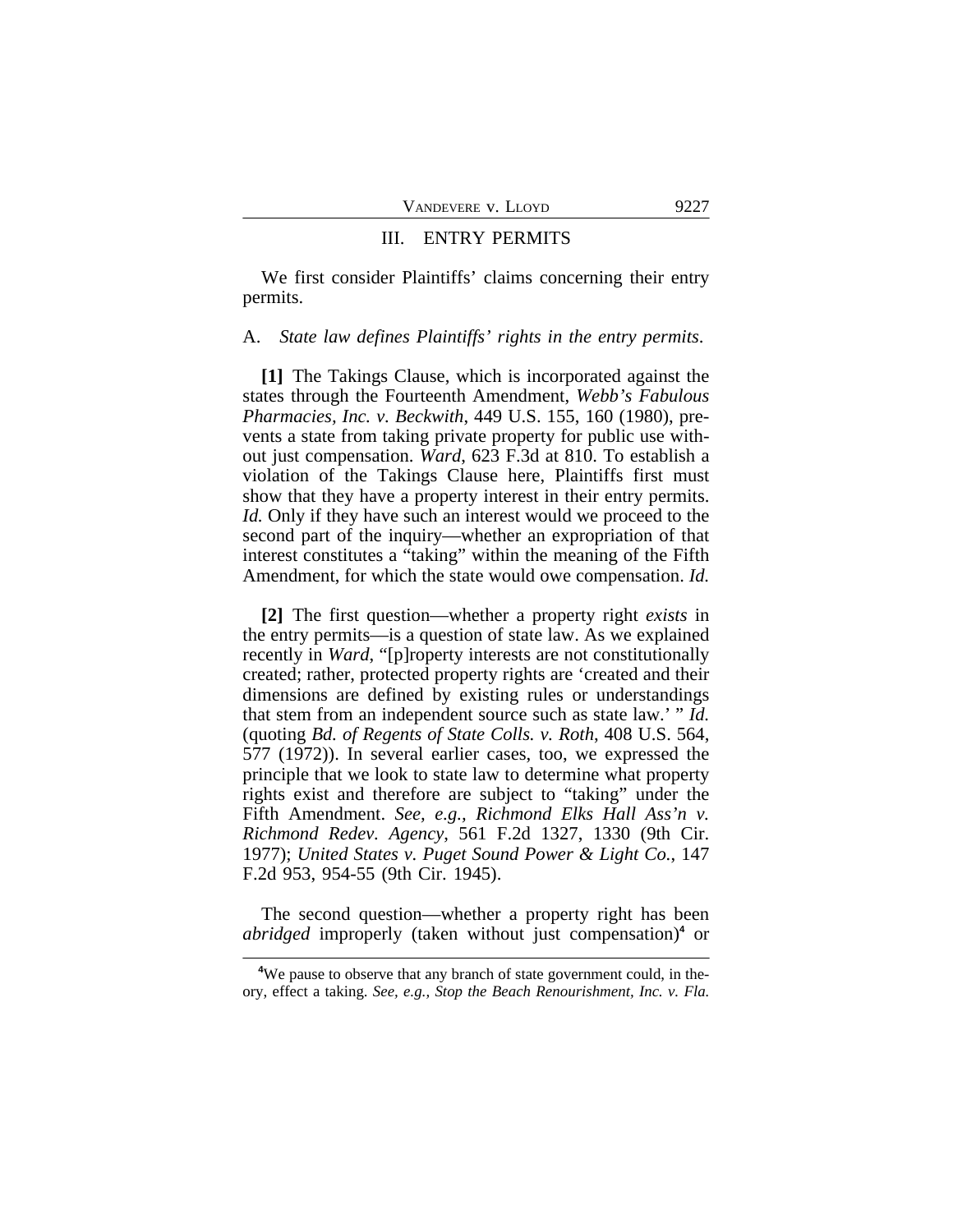whether a plaintiff has given up the right to assert such a claim—is a question of federal law. As to a question of federal law, including this one, we owe no deference to state courts. *See, e.g., Memphis Light, Gas & Water Div. v. Craft*, 436 U.S. 1, 9-21 (1978) (examining state law to determine the extent of the relevant property interest, but then independently deciding what process was due before the state could invade that interest).

The Supreme Court recognized this distinction, albeit obliquely, in *Lucas v. South Carolina Coastal Council*, 505 U.S. 1003 (1992). *Lucas* involved an owner of beachfront real property who wanted to build houses there. *Id.* at 1008. After he bought the property, but before he could build on it, the state enacted a statute prohibiting any permanent inhabitable structure on the land in question. *Id.* The landowner sued in state court; the state supreme court eventually rejected his Takings Clause challenge. *Id.* at 1009, 1020. That court held

To take a far-fetched example, if a state enacts a statute to evict 10 people from their homes to create a park, the state's courts could not avoid a conclusion that a "taking" had occurred by holding that the 10 people never had a property right in their houses. *See, e.g.*, *Quinn v. Syracuse Model Neighborhood Corp.*, 613 F.2d 438, 448 (2d Cir. 1980) ("[A]lthough the primary source of property rights is state law, the state may not magically declare an interest to be 'Non property' after the fact for Fourteenth Amendment purposes if, for example, a longstanding pattern of practice has established an individual's entitlement to a particular governmental benefit."); *accord Winkler v. County of DeKalb*, 648 F.2d 411, 414 (5th Cir. 1981) (agreeing with that statement in *Quinn*).

*Dep't of Envtl. Prot.*, 130 S. Ct. 2592, 2601-02 (2010) (plurality) (writing that a state court, as well as a state legislature, can "take" private property). We also note that a federal court remains free to conclude that a state supreme court's purported definition of a property right really amounts to a subterfuge for removing a pre-existing, state-recognized property right. That is, we need not take a state court at its word as to the kind of analysis that it is performing. *See, e.g.*, *Webb's Fabulous Pharmacies*, 449 U.S. at 160-64 (holding that a state may not simply recharacterize private property as public property by *ipse dixit*).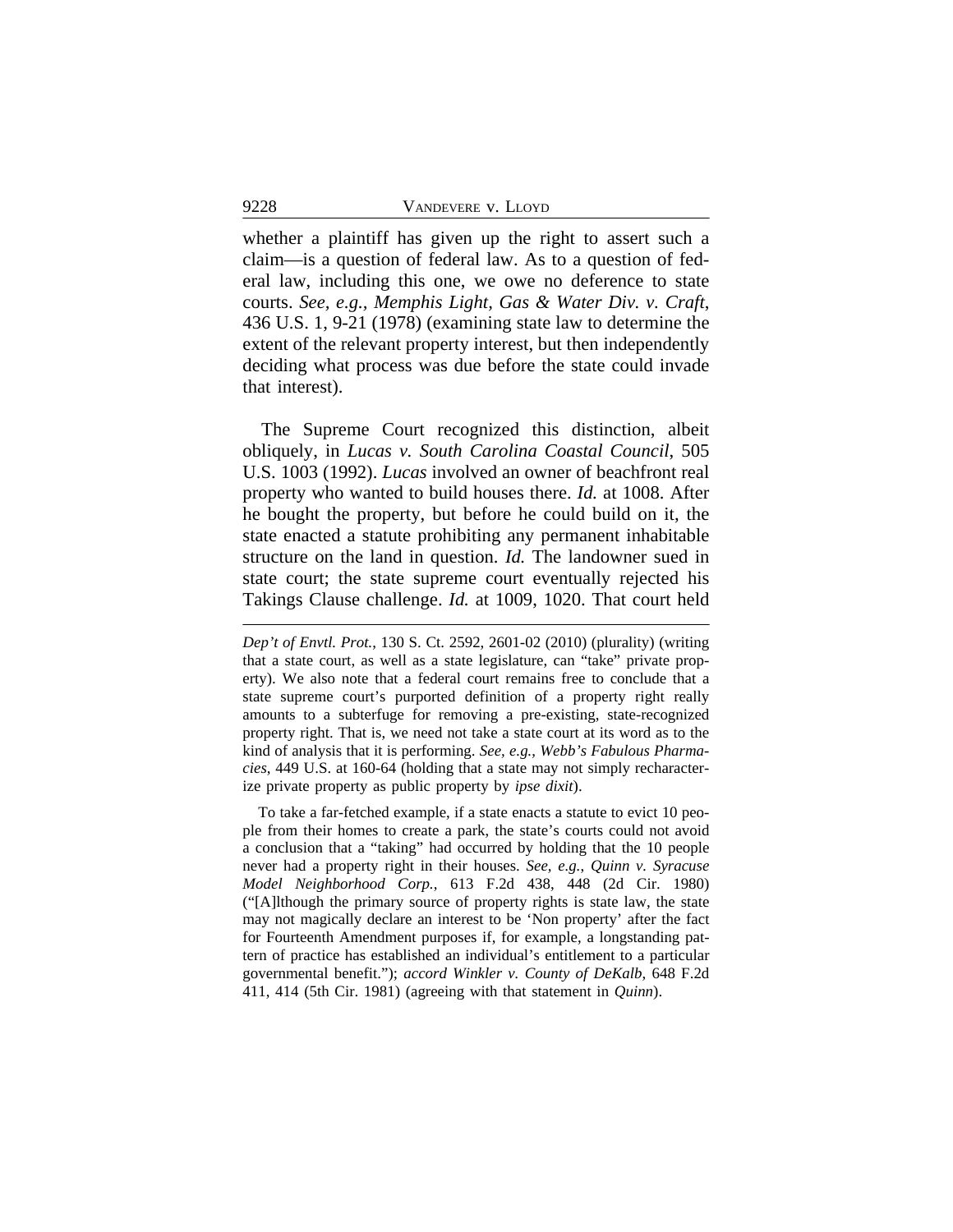that, in the legitimate exercise of its police power, the state could restrict the owner from using his land "to mitigate the harm to the public interest that [such a] use of his land might occasion." *Id.* at 1020-21.

The Supreme Court disagreed. It held that, when "the State seeks to sustain regulation that deprives land of all economically beneficial use, . . . it may resist compensation only if the logically antecedent inquiry into the nature of the owner's estate shows that the proscribed use interests were not part of his title to begin with." *Id.* at 1027. The Court remanded the case for the *state* courts to decide whether "background principles of . . . property law . . . prohibit the uses [that the owner] now intends in the circumstances in which the property is presently found." *Id.* at 1031. In other words, the Court's quarrel with the state supreme court did not concern the *extent of the property interest* in the beachfront land, which the Court's remand order firmly suggests is a matter of state law but, rather, concerned the *extent to which the state could invade* a property interest without providing just compensation, which is a matter of federal law.

The Court acknowledged a similar distinction in *Craft*. In that case, two customers sued their utility company for turning off their utilities without having given them a fair opportunity to prove that they had paid their bills or that the bills were inaccurate. 436 U.S. at 3-4. As an initial matter, the Court had to decide whether the customers possessed a property interest in their utilities. *Id.* at 9. The Court directly examined prior decisions of the *state* courts for the answer. *Id.* at 9-10. "In defining a public utility's privilege to terminate for nonpayment of proper charges, [state] decisional law draws a line between utility bills that are the subject of a bona fide dispute and those that are not." *Id.* at 9.

Having found the customers' property interest definitively established by decisions of the state courts, the Court turned to the remaining question: What process must the utility com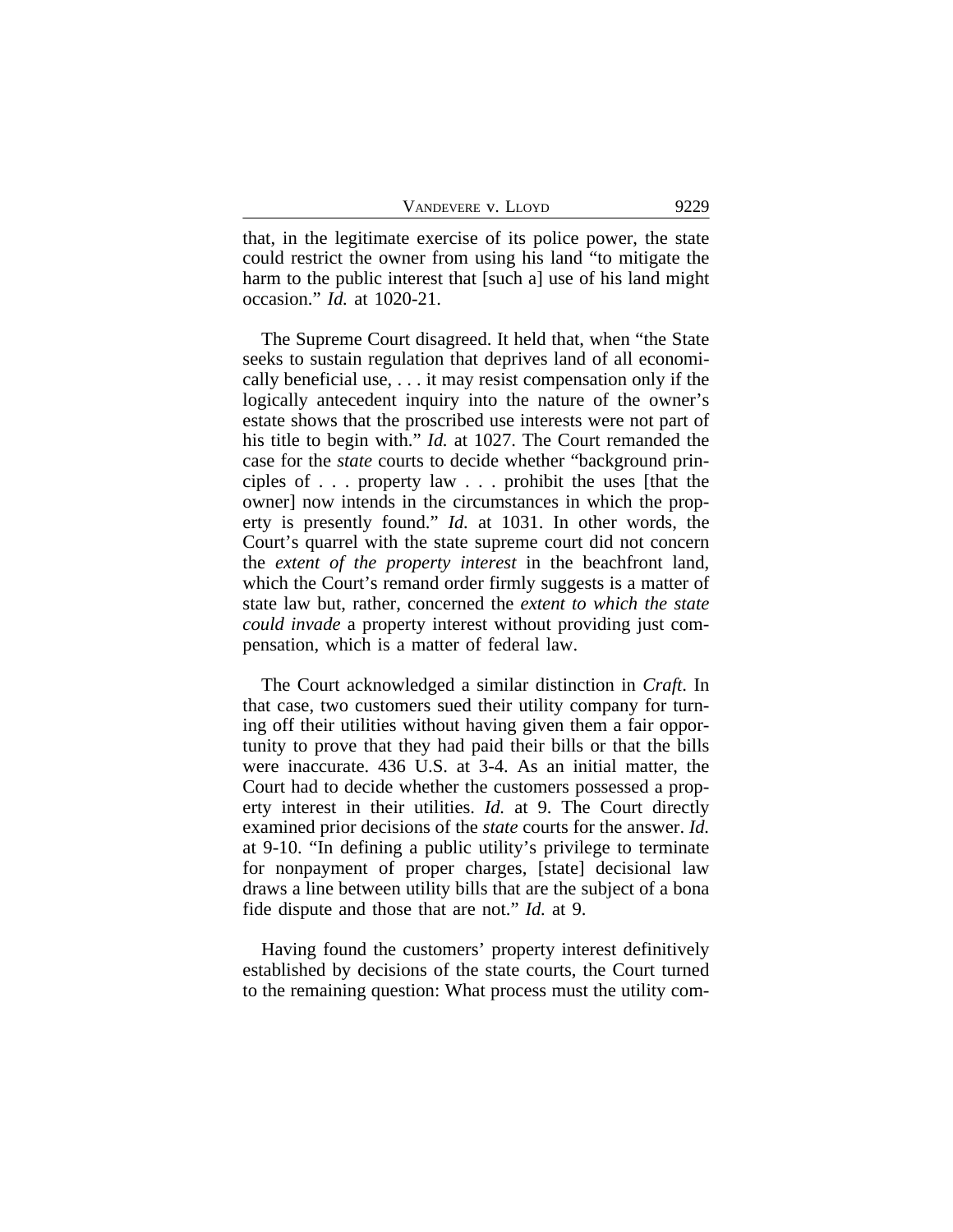pany provide before turning off the customers' service? *Id.* at 12. Again, the Court's two-step method of analysis suggests that state law governs the demarcation of a property right, while federal law governs the manner in which the state must respect a right so defined.

**[3]** Our court has emphasized the primacy of state law in delineating property rights with respect to state-created licenses of the type at issue here. In *Schneider v. California Department of Corrections*, 151 F.3d 1194, 1195-96 (9th Cir. 1998), state prisoners challenged a policy that prevented them from earning interest on money that state law required them to place in a special account while incarcerated. A state statute directed the interest accruing on the funds in that account to an "Inmate Welfare Fund," rather than to the prisoners themselves upon their release. *Id.* at 1196. Following the Supreme Court's direction in *Webb's Fabulous Pharmacies*, we held that the prisoners had a constitutionally protected property right to keep the interest on their own funds. *Schneider*, 151 F.3d at 1201.

In reaching that conclusion, for the purposes of Takings Clause analysis we distinguished "old property" rights, such as the right to retain interest on principal funds that one owns, from "new property" rights. *Id.* at 1200-01. With respect to "new property," "certain nontraditional forms of property such as public employment, welfare assistance, *state contracts and licenses*, and other government largesse"—the state has the final say on what interests one possesses. *Id.* at 1200 (emphasis added).**<sup>5</sup>**

We recognize the tension between our analysis in *Schneider* and the First Circuit's Takings Clause analysis in *Hoffman v. City of Warwick*, 909 F.2d 608 (1st Cir. 1990), but we

**<sup>5</sup>** *See also supra* note 4. The statute in dispute in *Schneider* can be seen as mere *ipse dixit*, attempting to transform previously existing, staterecognized property rights into non-property.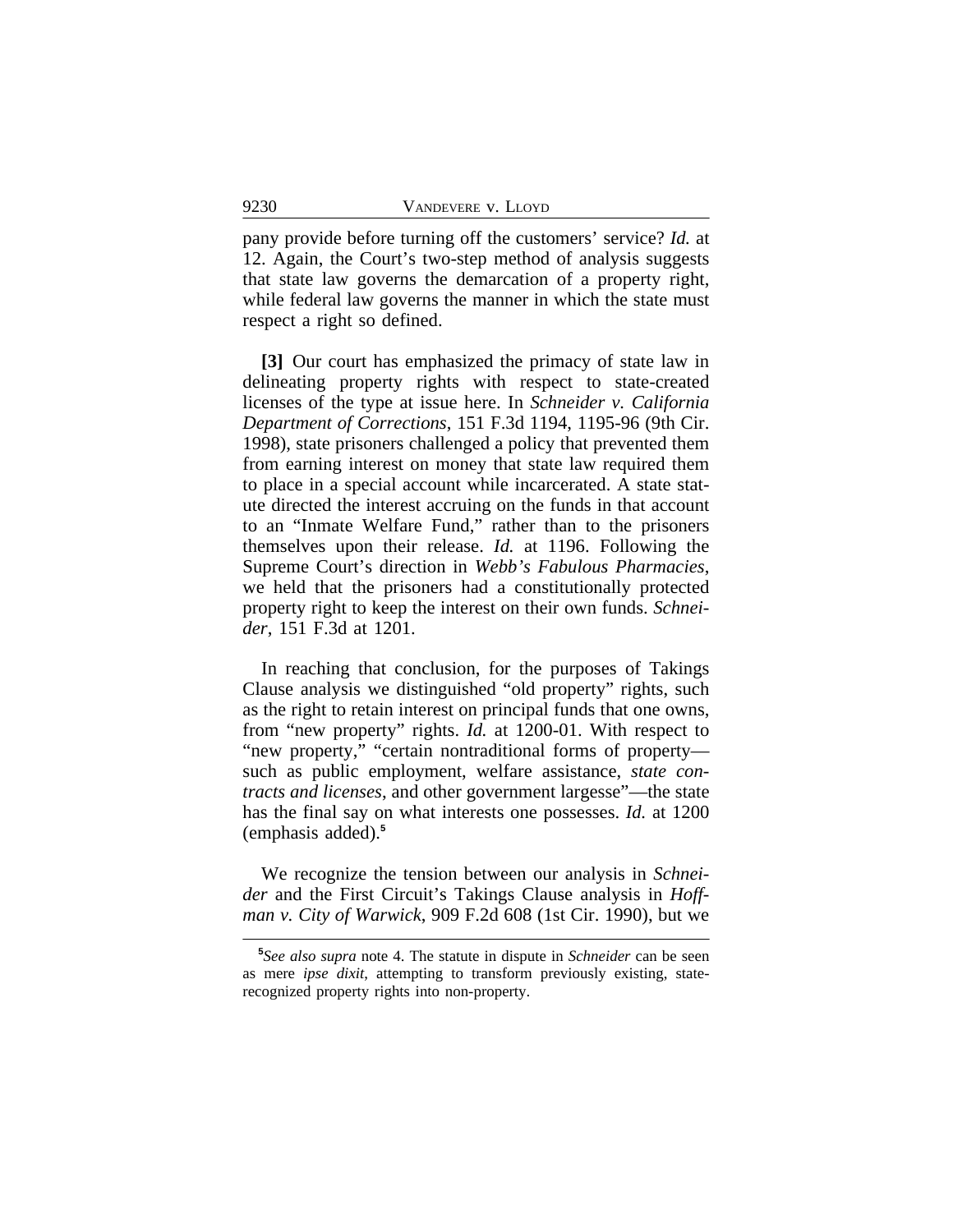| VANDEVERE V. LLOYD | 9231 |
|--------------------|------|
|--------------------|------|

continue to think that *Schneider* embodies the better view. In *Hoffman*, two military veterans sued their employers—two cities in Rhode Island—claiming that the employers had deprived them of property without just compensation when they refused to grant seniority credit for the length of the veterans' military service. A similar suit already had reached the Rhode Island Supreme Court. *Id.* at 613-14 & n.5. The state supreme court rejected the Takings Clause challenge, holding that the original statute granting seniority credit had not created "vested rights to seniority credit, but merely created 'gratuities or floating expectancies,' until the benefits that would flow from enhanced seniority [were] actually received by employees." *Id.* at 613-14 (quoting *Brennan v. Kirby*, 529 A.2d 633, 641 (R.I. 1987)). Relying on that state supreme court decision, the district court in *Hoffman* dismissed the veterans' complaint for failure to state a viable claim. *Id.* at 614.

On appeal to the First Circuit, the employers argued that, "because any property interest in enhanced seniority arises from state law, of which the Rhode Island Supreme Court is the final arbiter, [the] plaintiffs' vested property rights claim [was] foreclosed." *Id.* at 615. The First Circuit disagreed, explaining:

The [employers'] argument misconstrues the role of state law in determining the scope of protection afforded to property rights under the federal Constitution. That the property interest allegedly protected by the federal Due Process and Takings Clauses arises from state law does not mean that the state has the final say as to whether that interest is a property right for federal constitutional purposes. Rather, federal constitutional law determines whether the interest created by the state rises to the level of "property," entitled to the various protections of the Fifth and Fourteenth Amendments.

*Id.* The First Circuit therefore conducted its own analysis to determine the extent of the veterans' property interest.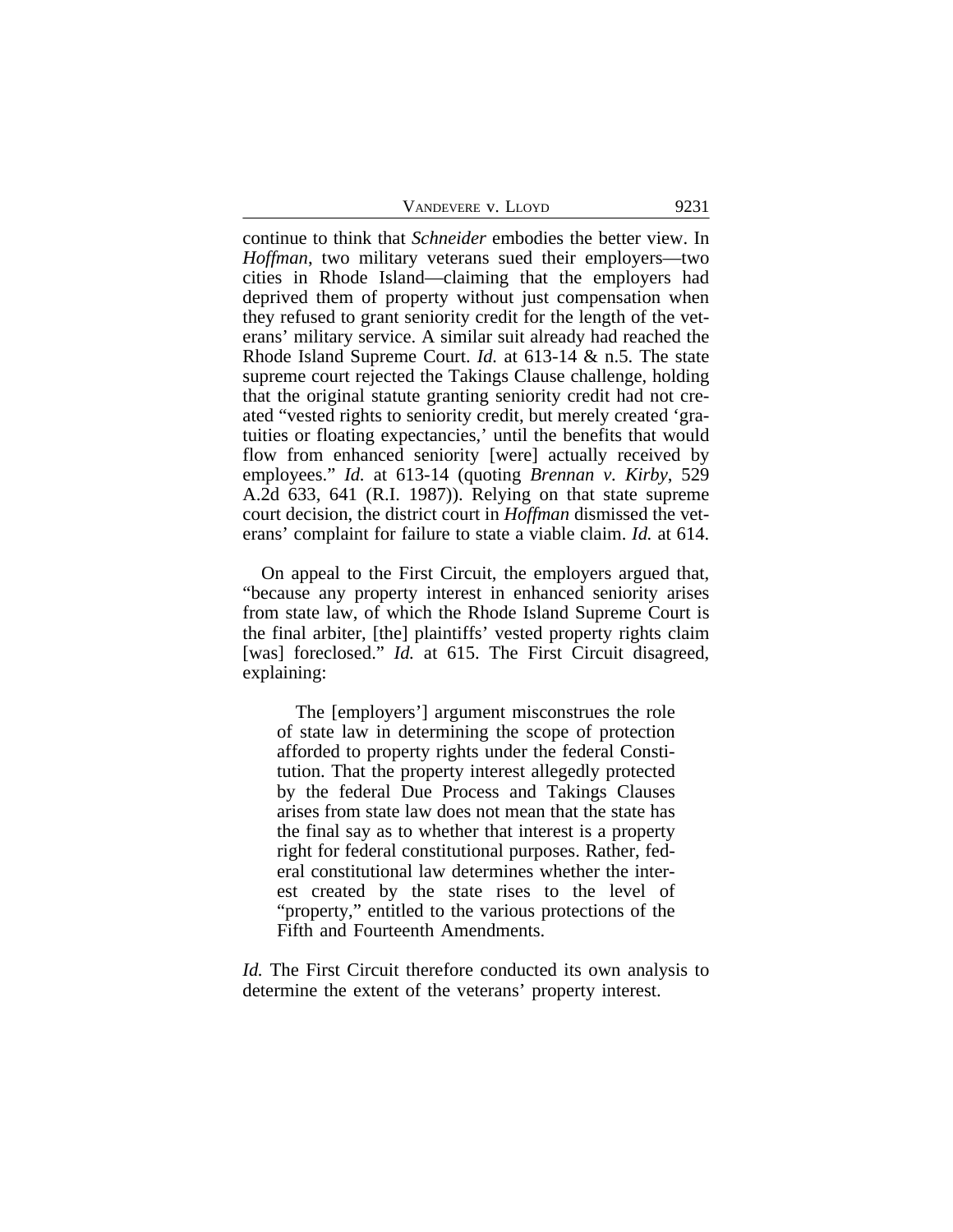*Hoffman* essentially collapses the two-step process set out in *Lucas* and *Craft* into a single step, in which the federal courts, guided by their own precedents, decide *both* the extent of a person's property interest *and* the question whether the state sufficiently has invaded that interest such that it owes just compensation. For the reasons already discussed, we find the First Circuit's approach out of step with the Supreme Court's instruction. Rather, we think that our rule in *Schneider* more faithfully adheres to the Supreme Court's case law, and we also think that our rule makes more sense in the present context. It would be anomalous to conclude that, in the absence of a statutory or contractual provision for compensation, the state must compensate those regulated when the state regulates an interest that the state itself created in the first place and explicitly made subject to future regulation. In any event, *Schnieder* is the law of our circuit and we are bound to follow it. We therefore turn to exploring what interest Alaska law creates in Plaintiffs' entry permits.

## B. *Under Alaska law, Plaintiffs have only a license, and not a protected property interest, in the entry permits*.

**[4]** When presented with a question of state law, including a question as to the existence or extent of a property right, we must apply a relevant decision by the state's highest court. *See, e.g., United Bhd. of Carpenters & Joiners of Am. Local 586 v. NLRB*, 540 F.3d 957, 963 (9th Cir. 2008) ("In analyzing questions of state law, we are bound by the decisions of the state's highest court."). Here, the thing at issue—an entry fishing permit—is a creature of Alaska state law. The nature and extent of Plaintiffs' rights in that permit therefore are issues of Alaska law to be decided by the Alaska Supreme Court.

**[5]** In *Vanek*, commercial salmon fishers holding Cook Inlet entry permits and shore fishery leases brought a class action, seeking a declaration that a series of regulations promulgated by the Alaska Board of Fisheries since 1996 caused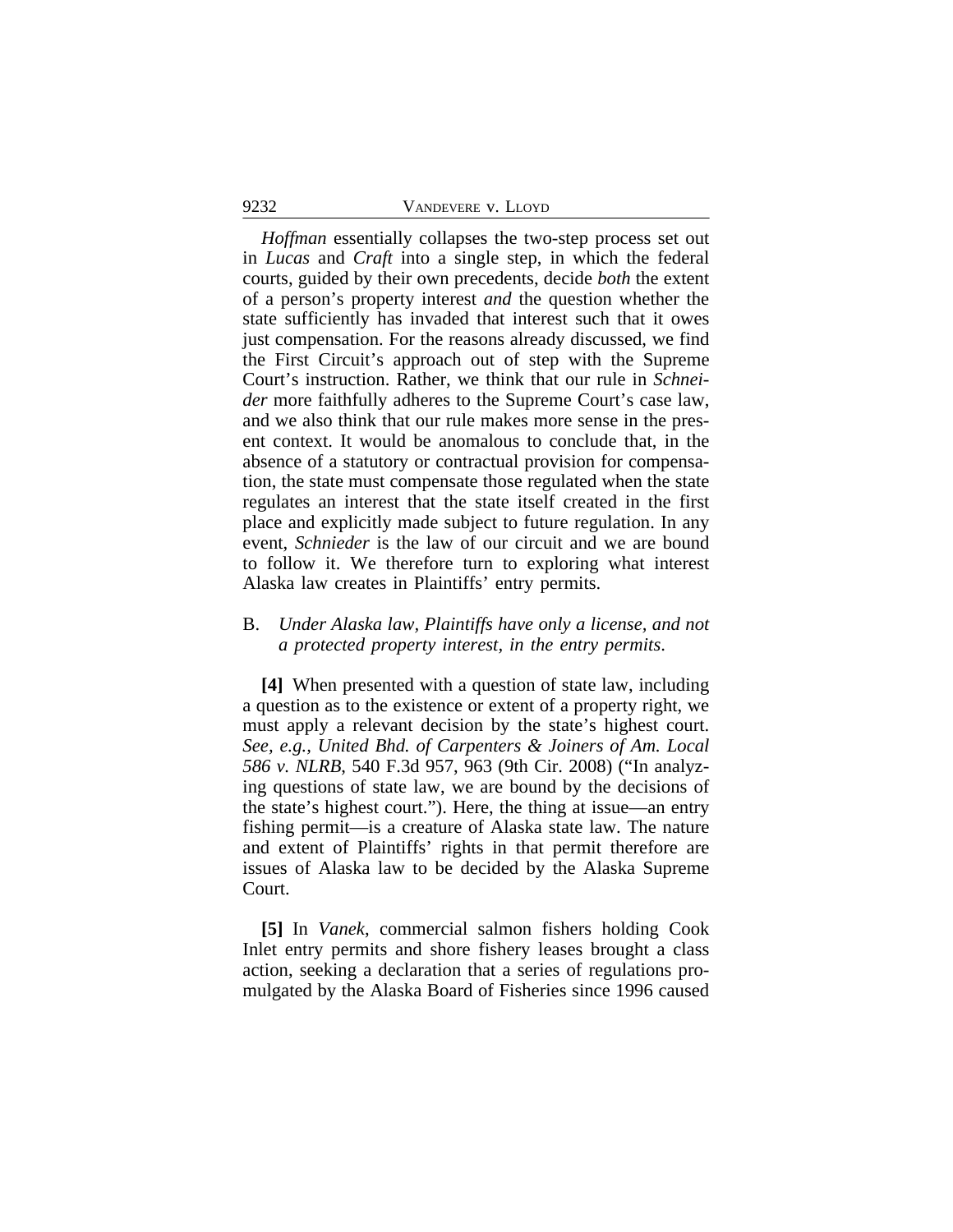| VANDEVERE V. LLOYD | 9233 |
|--------------------|------|
|--------------------|------|

a taking of their property without just compensation. 193 P.3d at 285. The Alaska Supreme Court held that "the entry permits are not property interests." *Id*.

The court began its analysis by framing the issue. "The fishers argue that their entry permits are property for purposes of takings analysis." *Id.* at 288. The *Vanek* plaintiffs' arguments on that question echoed the arguments that Plaintiffs advance here, for example, that the entry permits have economic value, that some of them are transferable, that the Board of Fisheries lacks regulatory power to modify or revoke the permits, and that the permits can be used as collateral for loans. *Id*. The court also set out the state's response, which was that the permits grant only "a use privilege or license to fish, subject to all applicable regulations adopted by the board of Fisheries." *Id*.

**[6]** Next the court analyzed state statutes. Of central importance to the court's decision was Alaska Statutes section 16.43.150(e), which provides that "[a]n entry permit constitutes a use privilege that may be modified or revoked by the legislature without compensation." *Vanek*, 193 P.3d at 288- 89. The court considered an Alaska Attorney General Opinion and an article from the Alaska Law Review,**<sup>6</sup>** along with the history and context of section 16.43.150(e). *Id*. at 289. Finally, the court examined at length its own precedents and the effect of state constitutional provisions that reserve fish to the people for common use, Alaska Const. art. VIII, § 3, and ban exclusive rights in fisheries, *id.* § 15. *Vanek*, 193 P.3d at 289-94. After that exhaustive consideration of state-law sources, the Alaska Supreme Court held that, as a matter of state law, an entry permit to fish commercially for salmon in the Cook Inlet is not "property" for the purpose of requiring compensation when its value decreases due to state regulation. *Id*. at 293-94.

**<sup>6</sup>** Jon David Weiss, *A Taxing Issue: Are Limited Entry Fishing Permits Property?*, 9 Alaska L. Rev. 93, 96, 112 (1992).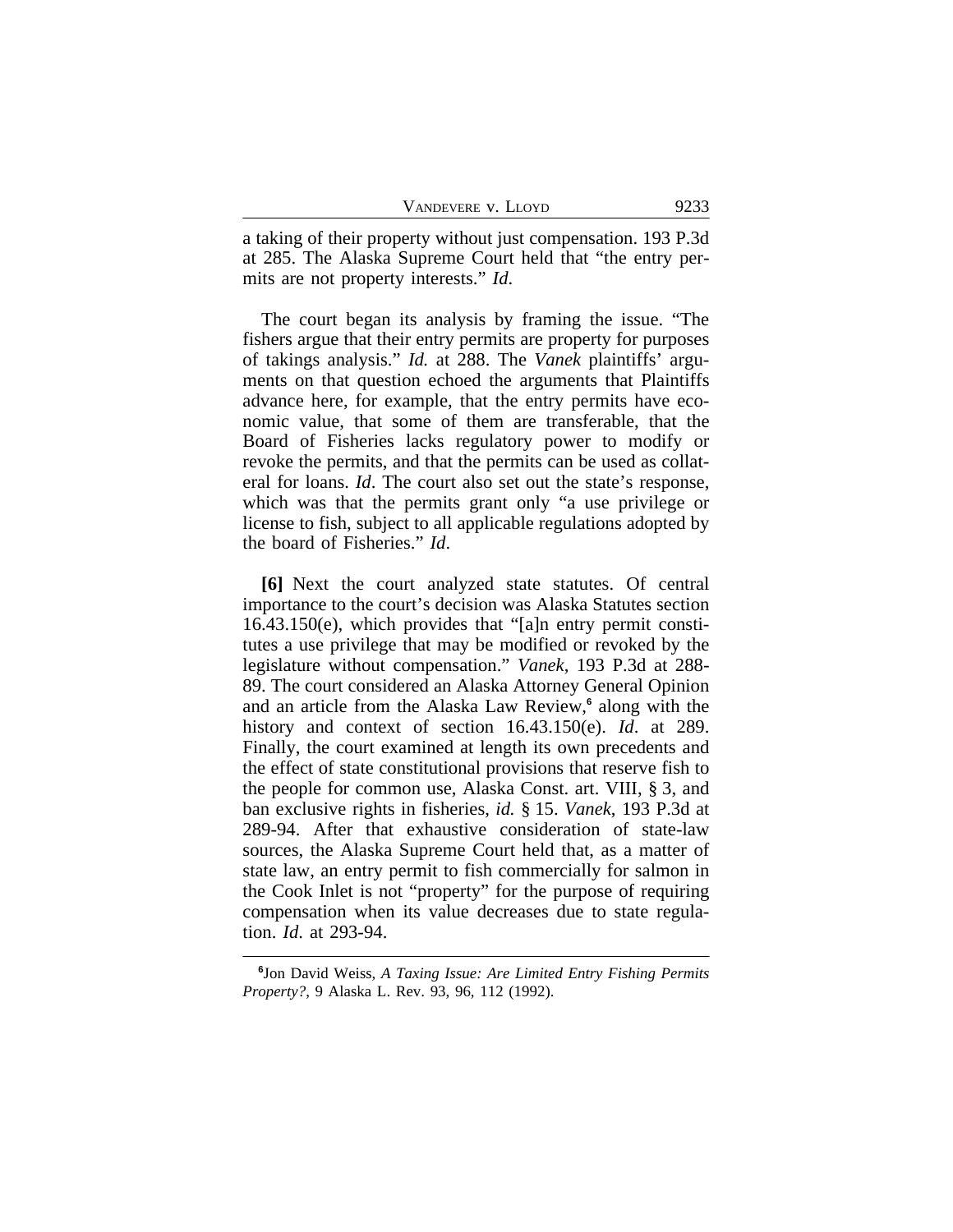**[7]** On this question of state law, which is the same as the first question that we face here, we must follow *Vanek*. Therefore, in reliance on this recent opinion of the Alaska Supreme Court, we hold that Plaintiffs' entry permits are not property for purposes of a takings claim. Accordingly, we need not consider the second step of a full takings analysis. *Ward*, 623 F.3d at 810.

## IV. FISHERY LEASES

Next we examine Plaintiffs' claims with respect to the shore fishery leases. The Alaska Supreme Court held that leases of submerged land, of the kind that two Plaintiffs in this case hold, confer a "limited property interest" in submerged land, although that interest does not include "the right to harvest fish free of state regulation." *Vanek*, 193 P.3d at 294-95. We need not decide whether the state impaired Plaintiffs' "limited property interest" under the leases,**<sup>7</sup>** though, because Plaintiffs contractually waived any takings challenge to the regulations at issue.

**[8]** The Supreme Court has instructed that a person may agree contractually, in advance, to accept without compensation what otherwise would be a compensable taking under the Fifth Amendment. In *United States v. Petty Motor Co.*, 327 U.S. 372, 374 (1946), tenants sued the federal government for temporarily condemning a building for governmental purposes during the term of the tenants' lease of the building. One of the tenants had signed a written lease agreement with the owner, which included "a clause for its termination on the

<sup>&</sup>lt;sup>7</sup>We pause to observe, though, that the leases merely permit fishers to set nets on particular parcels of submerged land and to exclude other fishers from those areas. They do not directly provide a right to the fish that swim in the waters above the parcels. We therefore question whether the state has impaired Plaintiffs' property interest at all because, according to Plaintiffs' theory, the challenged regulations affect the number of fish that they can catch, not their right to exclude other fishers from the land that they have been leased.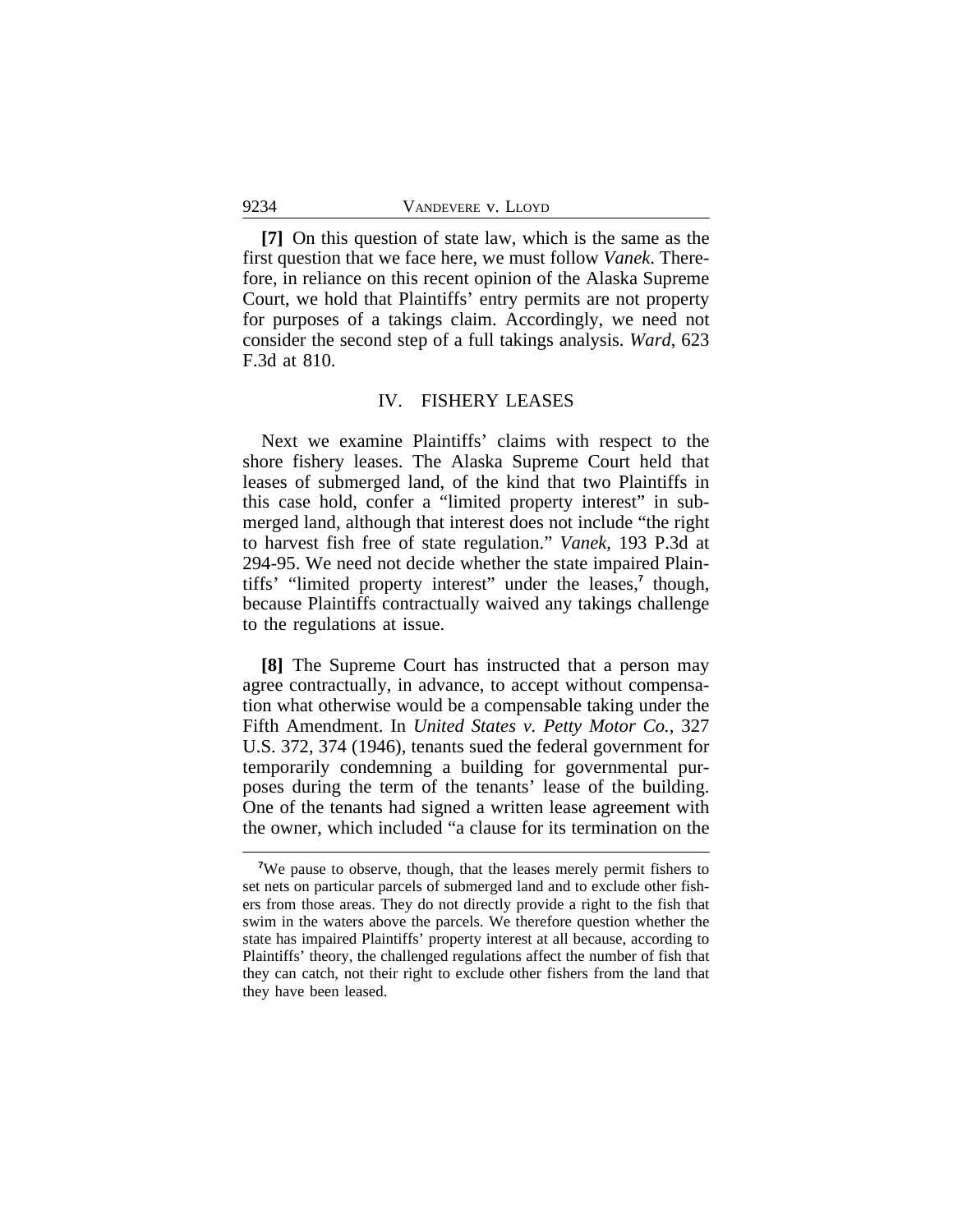Federal Government's entry into possession of the leased property for public use." *Id*. at 375. The Supreme Court held that the foregoing clause extinguished any claim that the tenant otherwise would have had against the United States under the Takings Clause: "The [tenant] had contracted away any rights that it might otherwise have had. . . . With this type of clause, at least in the absence of a contrary state rule, the tenant has no right which persists beyond the taking and can be entitled to nothing." *Id*. at 376.

Although the facts in *Petty Motor Co.* concerned the extinguishment of an interest in the lease, rather than the extinguishment of a right to compensation during the pendency of the lease, that distinction does not suggest a different result, nor does it suggest that a different rule would apply here. Indeed, application of the rule in the present context makes sense, because the Takings Clause does not prevent the government from taking private property for public use; rather, the Takings Clause requires compensation when such a taking occurs.**<sup>8</sup>** Compensation can be fixed in advance, or it can be waived, by contract. Applying the *Petty Motor Co.* principles here, we conclude that Plaintiffs expressly waived their right to mount a Takings Clause challenge to the Board's regulations. *See also Alamo Land & Cattle Co. v. Arizona*, 424 U.S. 295, 304 (1976) (recognizing that "[a] number of factors  $\dots$ could operate to eliminate the existence of compensable value in [a] leasehold interest," including when the statute authorizing the making of the lease "provided . . . that any lease of trust land was revocable at will by the State" without compensation, or when "a provision of [that] kind [is] included in the lease"); *United States v. Right to Use & Occupy 3.38 Acres of Land*, 484 F.2d 1140, 1144 (4th Cir. 1973) (holding that a lessee waived her right to just compensation for a government

**<sup>8</sup>**Moreover, in general, a person may waive basic constitutional rights. *Campbell v. Blodgett*, 978 F.2d 1502, 1508 (9th Cir. 1992) (per curiam) (quoting *Peretz v. United States*, 501 U.S. 923, 936-37 (1991)).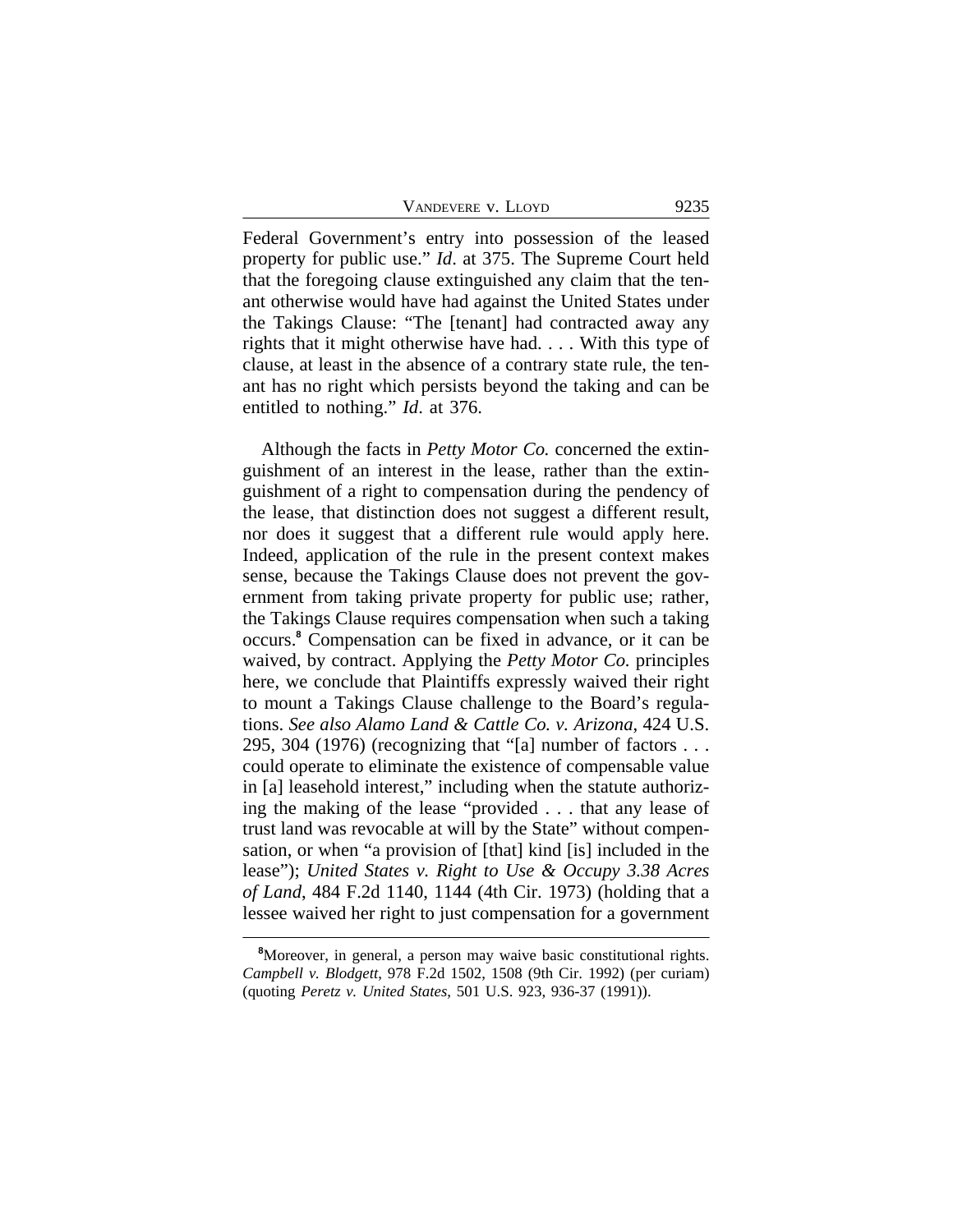taking through a valid condemnation clause written into her lease).

**[9]** Plaintiffs' lease agreements run for a 10-year term and call for payment of \$300 per year. The third unnumbered paragraph of each agreement provides:

This lease is subject to all applicable state, federal, and municipal statutes, regulations, and ordinances in effect on the effective date of this lease, and insofar as is constitutionally permissible, to all statutes, regulations, and ordinances placed in effect after the effective date of this lease. A reference to a statute, regulation, or ordinance in this lease includes any change in that statute, regulation, or ordinance, whether by amendment, repeal and replacement, or other means. *This lease does not limit the power of the State of Alaska*, its political subdivisions, or the United States of America to enact and enforce legislation or *to adopt and enforce regulations or ordinances affecting, directly or indirectly, the activities of the lessee or its agents in connection with this lease or the value of the interest held under this lease*. In case of conflicting provisions, statutes, regulations, and ordinances take precedence over this lease. This lease shall not be construed as a grant or recognition of authority for promulgation or adoption of municipal ordinances that are not otherwise authorized.

(Emphasis added.)

The next paragraph of each agreement, numbered paragraph 1, states that the lease is issued under the authority of Alaska Statutes section 38.05.082. As we quoted earlier, that statute provides that a "lease of submerged land conveys no interest . . . in the fish in the water." *Id*. § 38.05.082(e).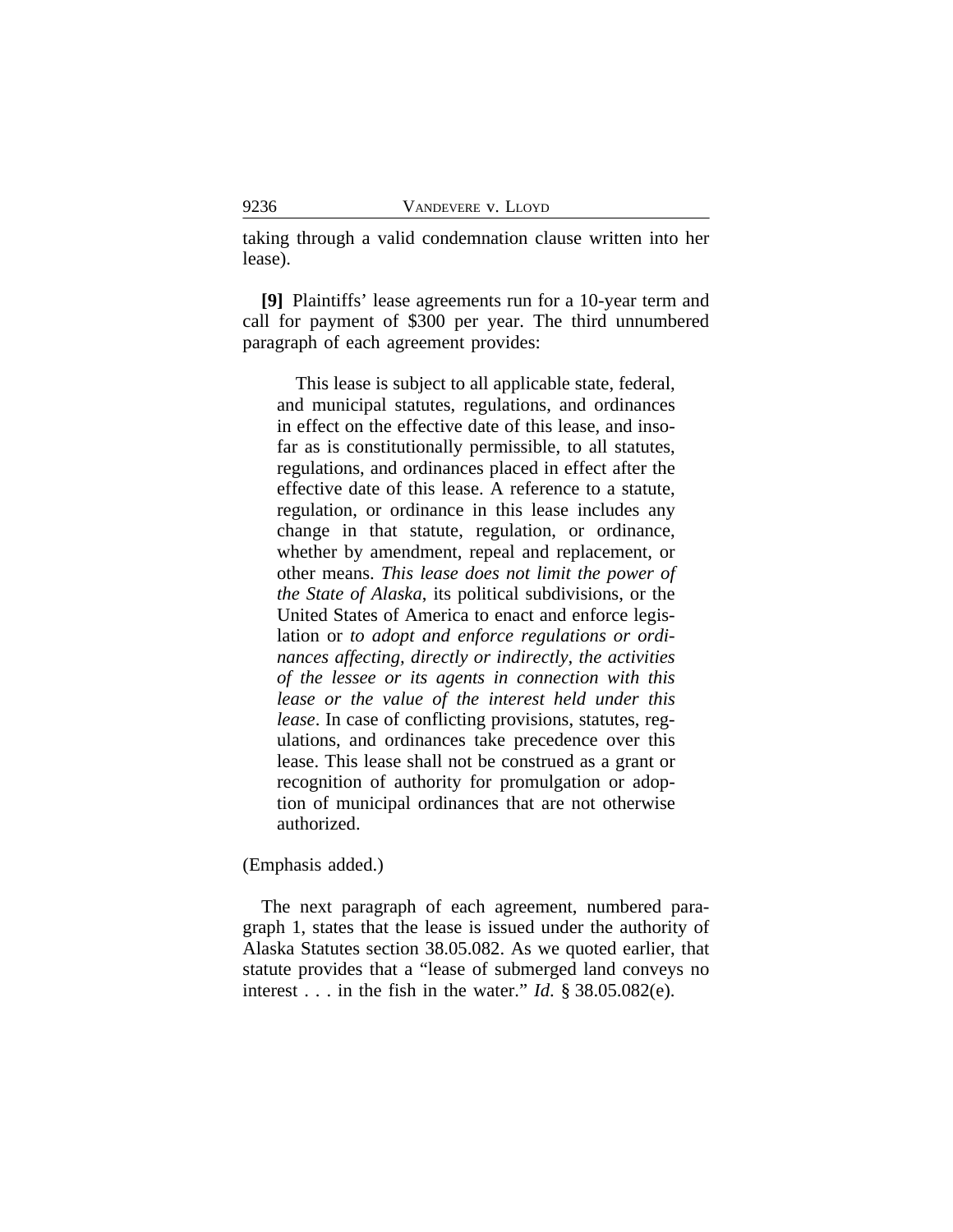| VANDEVERE V. LLOYD | 9237 |
|--------------------|------|
|--------------------|------|

Further, paragraph 11 of Plaintiffs' lease agreement sets out provisions related to condemnation of all or part of the physical area of the leasehold, or the improvements on it, by means of eminent domain. If eminent domain proceedings result in a reduction of 30 percent or more of the ground area of the leasehold, the lessee may elect to terminate the lease.

Finally, each of Plaintiffs' lease agreements provides (in numbered paragraph 26) that the lessee shall comply with all existing and later-enacted environmental laws, at the lessee's own expense.

**[10]** Read together, those provisions of Plaintiffs' leases show that the parties clearly distinguish between condemnation of the physical location covered by the lease (or condemnation of tangible improvements thereon), which results in compensation to the lessee, and regulation of the lessee's "activities . . . in connection with th[e] lease," which does not. Fishing is just such an activity in connection with the lease. Stated another way, under the terms of their contractual arrangement, the lessees intended to preserve their right to receive compensation for a taking of the physical area of the leasehold but not for a regulatory taking of activities conducted at the leased location. The lease plainly exempts regulatory takings of the kind challenged here from the requirement that Plaintiffs receive just compensation. Moreover, the very small amount of the annual lease payment suggests that the lessees took the risk that more stringent regulation of their fishing activities in the future might reduce the commercial value of their leases.

**[11]** In summary, we hold that Plaintiffs contractually waived their right to challenge the regulations when they signed their lease agreements. For that reason, we need not and do not analyze this claim on the merits.

## V. SUBSTANTIVE DUE PROCESS

**[12]** Finally, we consider Plaintiffs' substantive due process claim. Plaintiffs argue that Alaska Statutes section